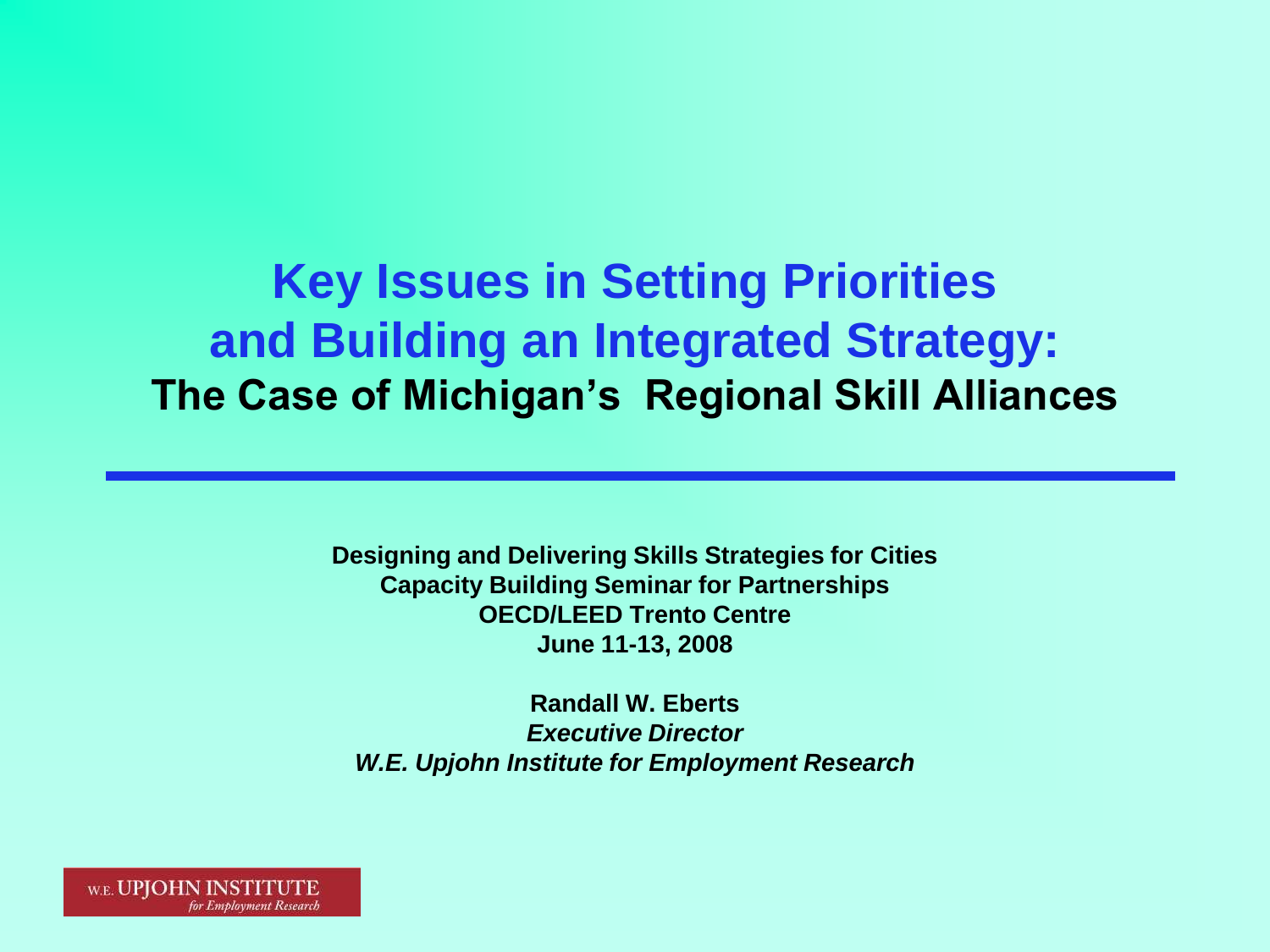# **Michigan Regional Skills Alliances**

- **Purpose:**
	- $\triangleright$  Bring together key local entities to address workforce issues affecting firms operating in a targeted industry in a distinct geographic area
	- $\triangleright$  Help improve the effectiveness and efficiency of its workforce development, economic development, and educational systems in order to better meet the needs of a struggling state economy.
- **Goal: Provide Michigan employers with a highly skilled workforce and to provide Michigan citizens with jobs that offer good wages and opportunities for career advancement.**
- **Funding: State and private foundation joined forces to provide \$1.5 million to initially fund 12 MiRSAs for two years**
- **Self-sustaining: From the financial commitment of business partners**
- **Integrated: Fit into the state's overall workforce development plan**
- **Demand-driven: Address the needs of businesses in targeted industries**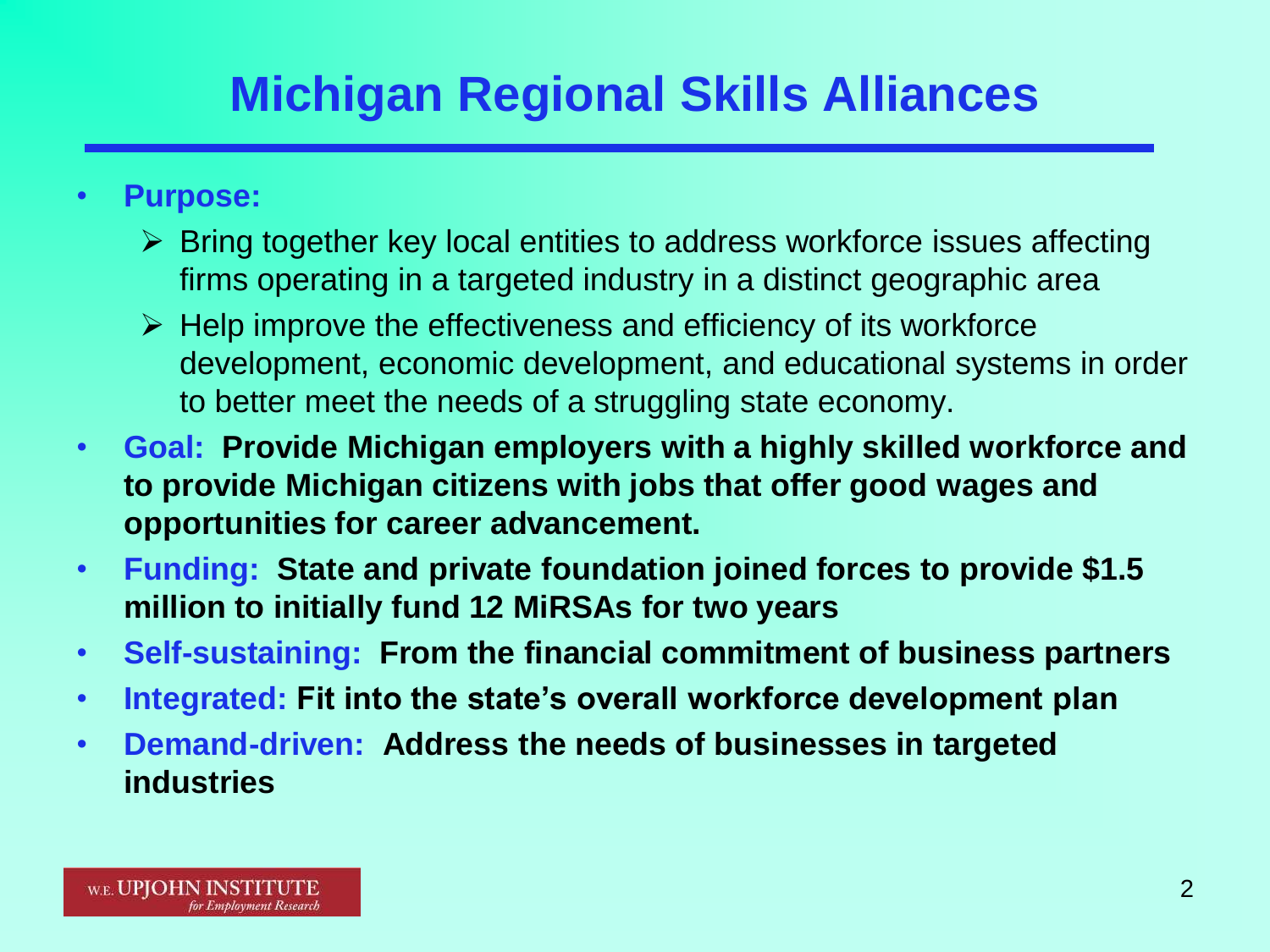## **Michigan's Economy**

- **10.2 million people**
- **4.85 million workers**
- **14.5% in manufacturing (US: 10.3%)**
	- $\triangleright$  Predominantly auto manufacturing
- **Manufacturing employment declined by 24% between 2000 and 2005**
	- $\triangleright$  National loss of manufacturing jobs was 7.5%
- **Unemployment rate was highest in the nation**
- **Per capita income slightly below the national average of \$34,000**
	- $\triangleright$  A decade earlier it was higher than the national average
- **Worker qualifications are declining even though Michigan has a worldclass higher education system with the University of Michigan and Michigan State and 13 regional universities, and 28 community colleges**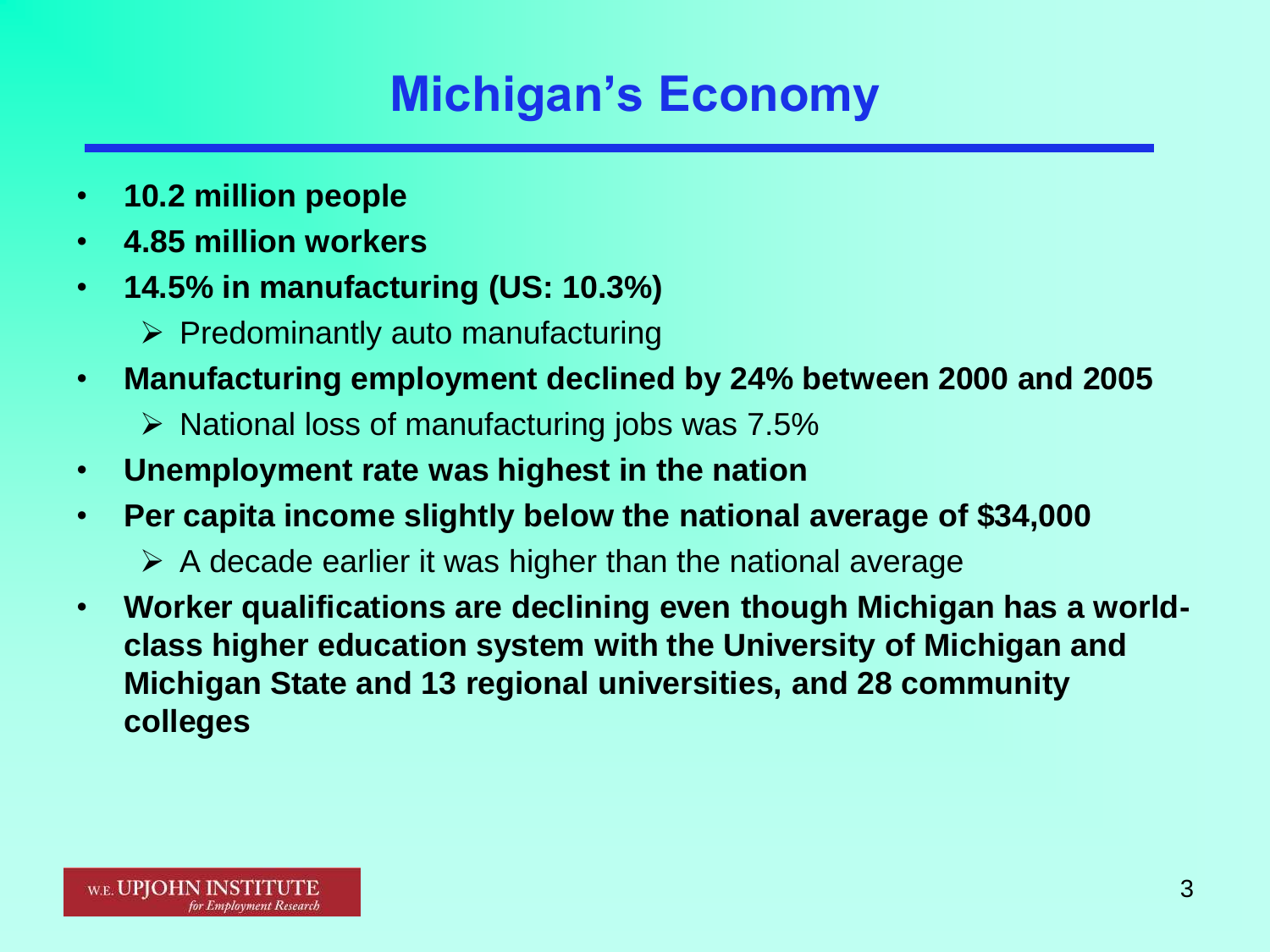#### **Expected Benefits**

- **Goal is to increase the skills and labor market success of individuals in a region and to provide a collaborative mechanism through which local employers would reap significant benefits in having access to a more skilled workforce.**
- **For workers, the potential benefits include outcomes such as:**
	- $\triangleright$  an increase in skill levels,
	- $\triangleright$  increased employment entry rate and job retention,
	- $\triangleright$  progression along a career ladder,
	- $\triangleright$  higher earnings levels and benefits, and earnings growth.
- **For employers, the expected benefits are:**
	- $\triangleright$  lower labor turnover,
	- $\triangleright$  greater productivity and profitability, and
	- $\triangleright$  fewer job vacancies.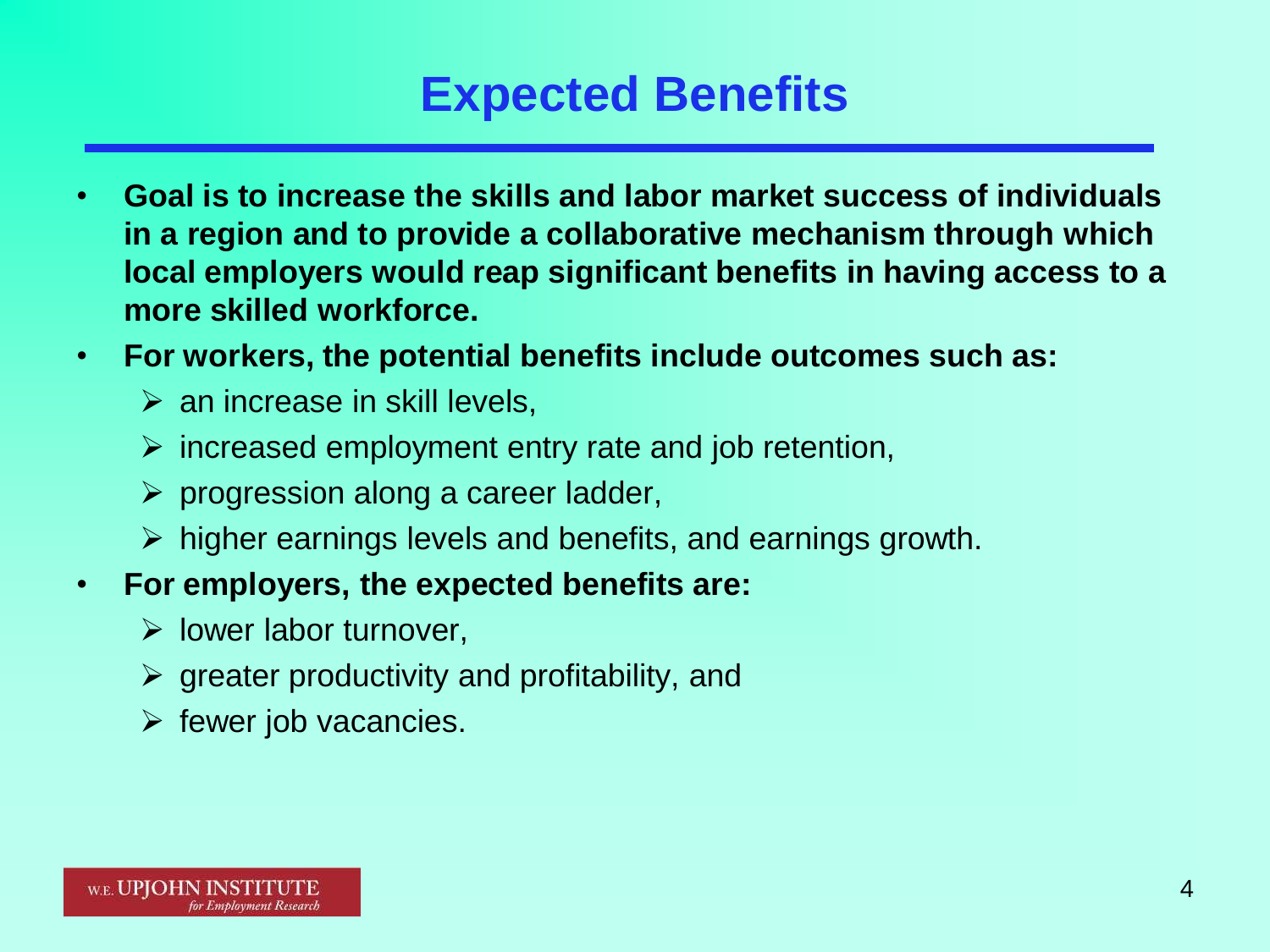### **Expected Activities**

**To achieve these objectives, MiRSAs were expected to undertake activities such as** 

- **Analyzing, designing, and implementing improvements to the sector's human resource practices**
- **These practices may include** 
	- $\triangleright$  Employee recruitment
	- $\triangleright$  Development of career ladders
	- $\triangleright$  Training and mentoring
	- $\triangleright$  Revisions and coordination of training curricula
	- $\triangleright$  Attention to non-workplace issues such as transportation and other supportive services
	- $\triangleright$  Improvement of supplier relationships

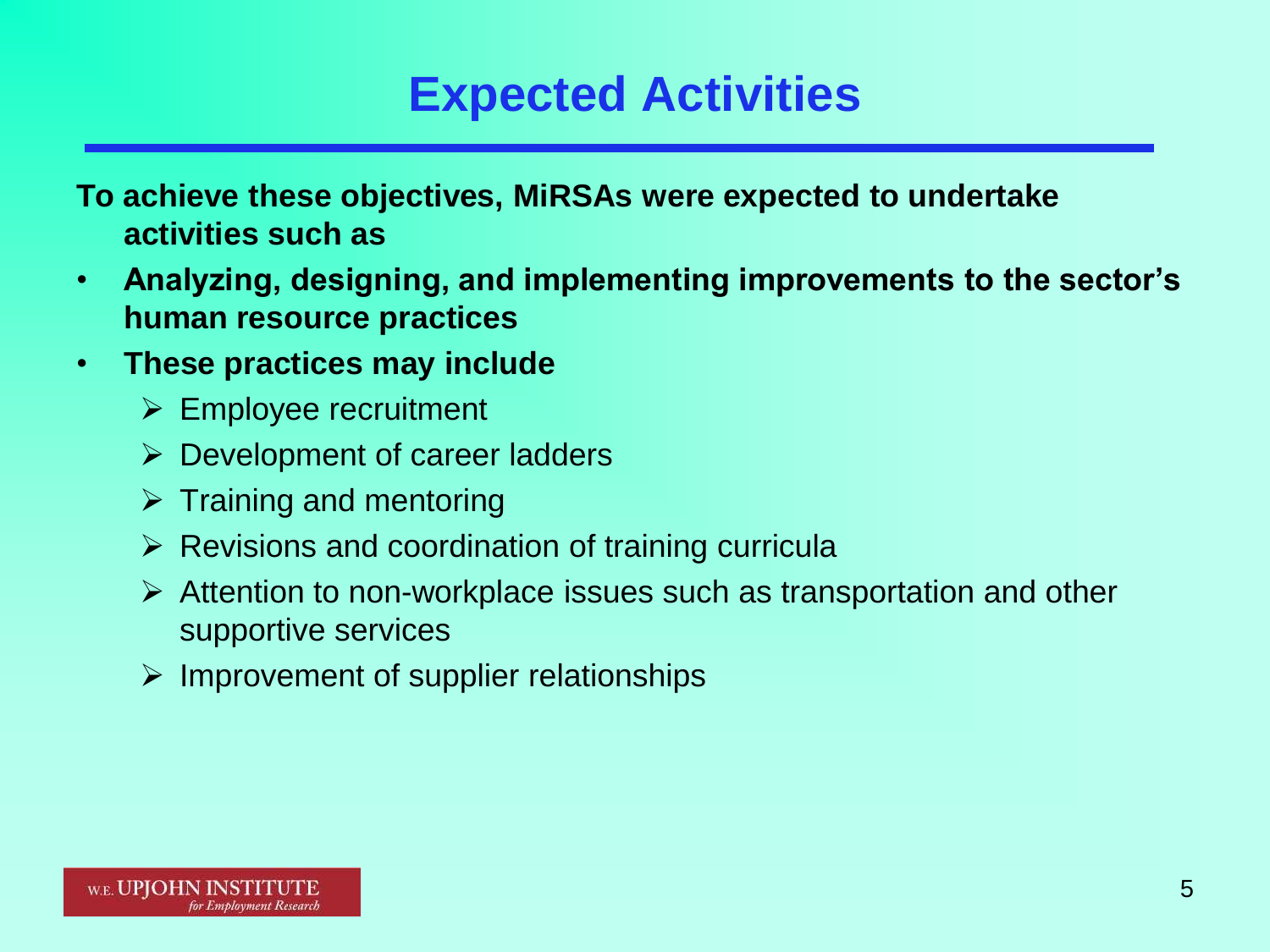### **Based on Sectoral Skill Alliances**

- **While not patterned after any one prior initiative, the MiRSA concept follows several previous activities across the nation that established workforce intermediaries, often referred to as sectoral, skill, or employment initiatives, to help bring together businesses and workforce development and educational systems.**
- **The difference between MiRSAs and the prior sectoral skill initiatives is that the sectoral skill initiatives were not initiated or supported directly by government funds**
- **Michigan's state government set out to replicate a private initiative in hopes of generating the same local partnerships and collaboration as seen with the private initiatives**
- **State established a competitive process to choose 12 MiRSAs from the list of 24 applicants**

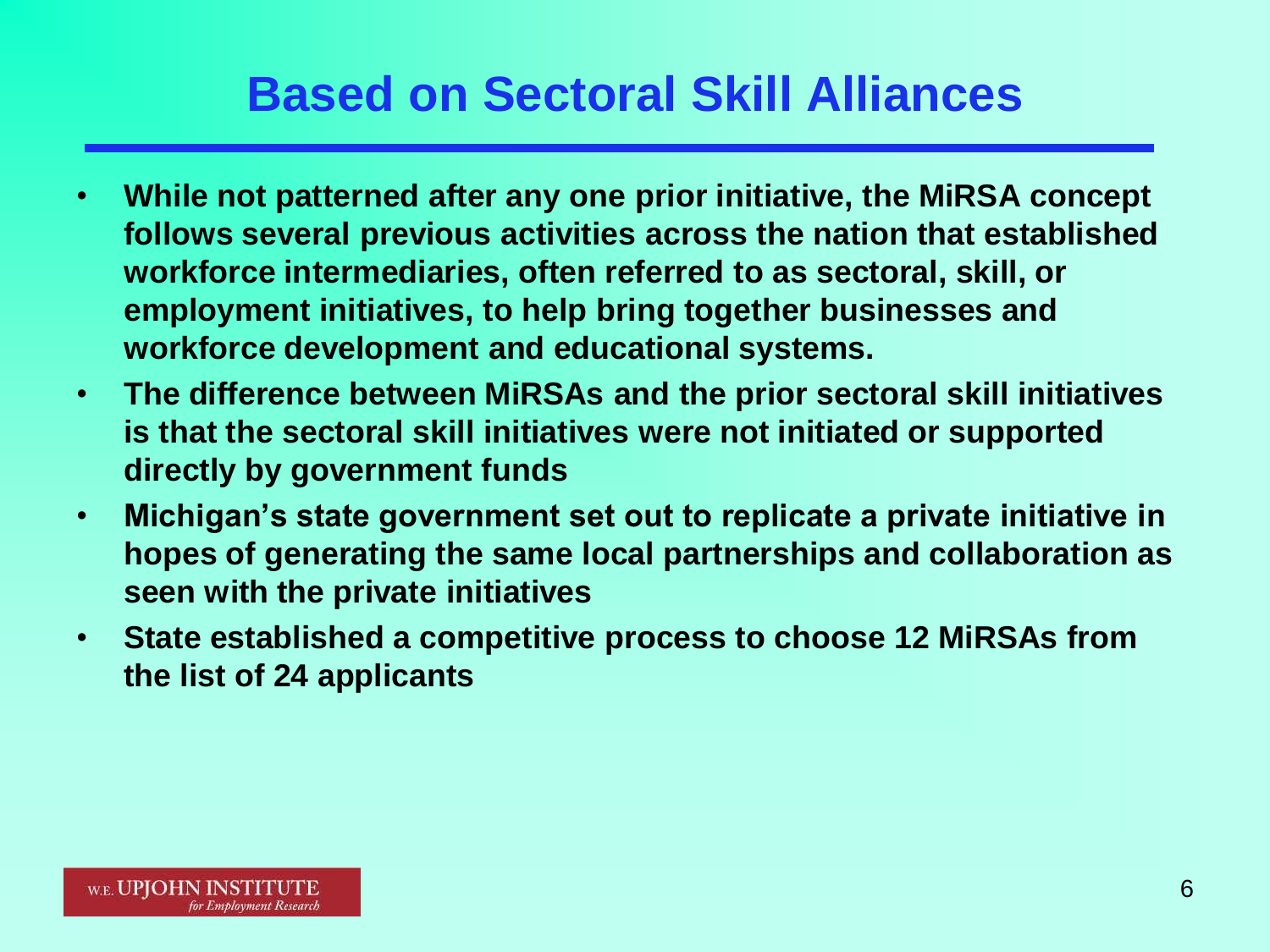#### **Selection Criteria**

- **Demonstrate how leading a MiRSA is a core element of the applicant's current mission and a narrative on how the principal stakeholders actively participated in the development of the project plan prior to the submission of the application.**
- **Include letters from all partners signed by their president agreeing to the role of the applicant as grantee and identifying in-kind and cash resources provide.**
- **Identify the industry focus and document how this industry contributes significantly to the local economy and workforce.**
- **Define the universe of employers in the MiRSA, describe the process of obtaining employer input, the portion of local employers in the industry involved in the application development, and how employers will be involved in the MiRSA.**
- **Describe the key partners in the application.**
- **Provide a clearly articulated statement of the problem or sets of problems affecting the regional industry which the MiRSA will address.**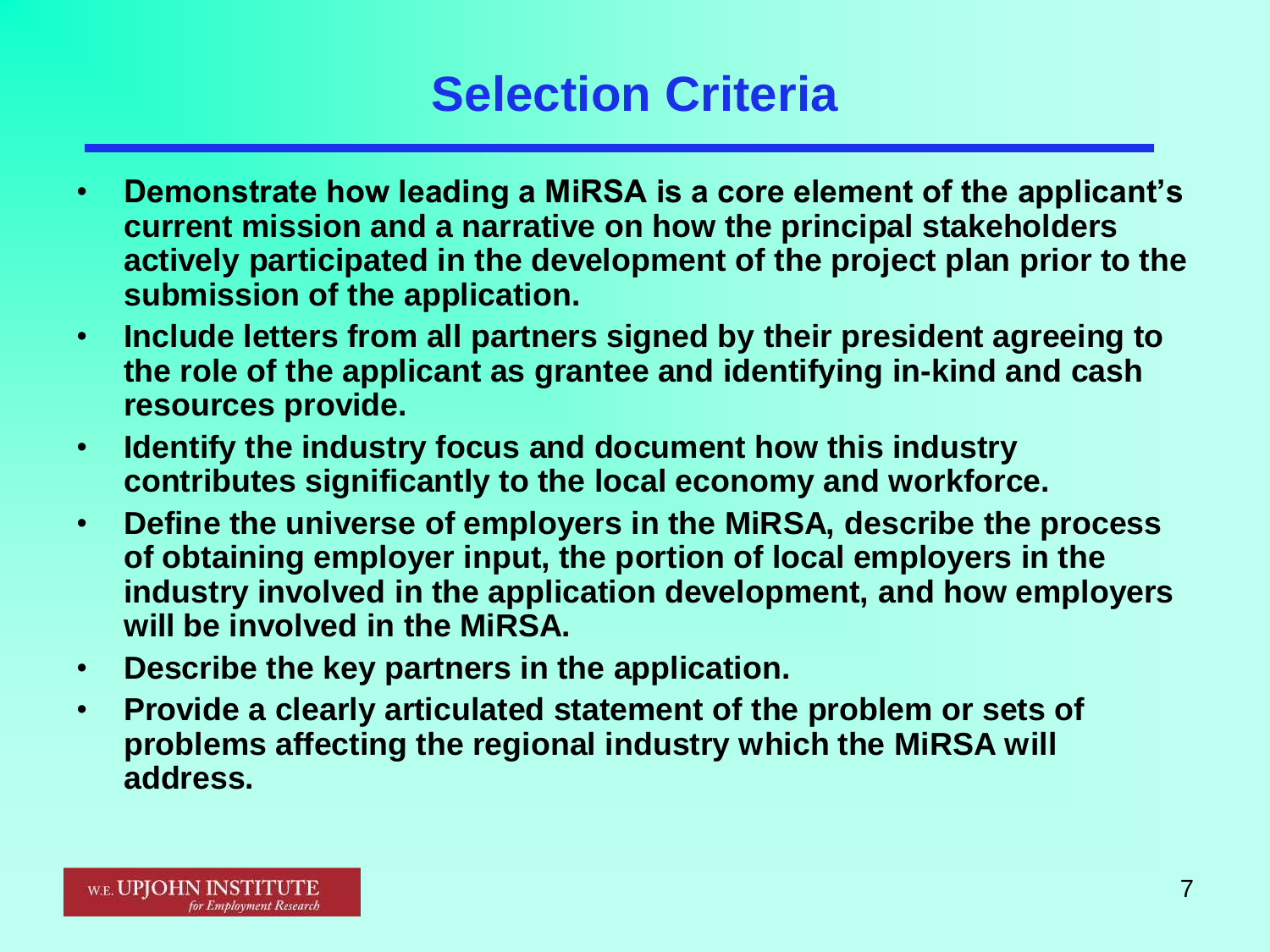### **Selection Criteria** (cont'd)

- **Demonstrate that the targeted industry has a human resourcesworkforce need that can be addressed by the MiRSA.**
- **Provide measurable outcomes for the impact on businesses and workers and system changes that improves the ability of people to gain employment.** 
	- $\triangleright$  Outcomes must support the state's goals and objectives of
		- increasing the use of and participation in the public workforce development system,
		- having employers see the MiRSA as an integral part of the community and the success of their businesses and the industry
		- providing solutions for entry level through senior level workforce needs
		- self-sufficiency of the MiRSA from local public and private funds.
- **Describe how the objectives in the RFP will be addressed.**
- **Provide a three-year line item budget that includes all sources and uses of funds.**

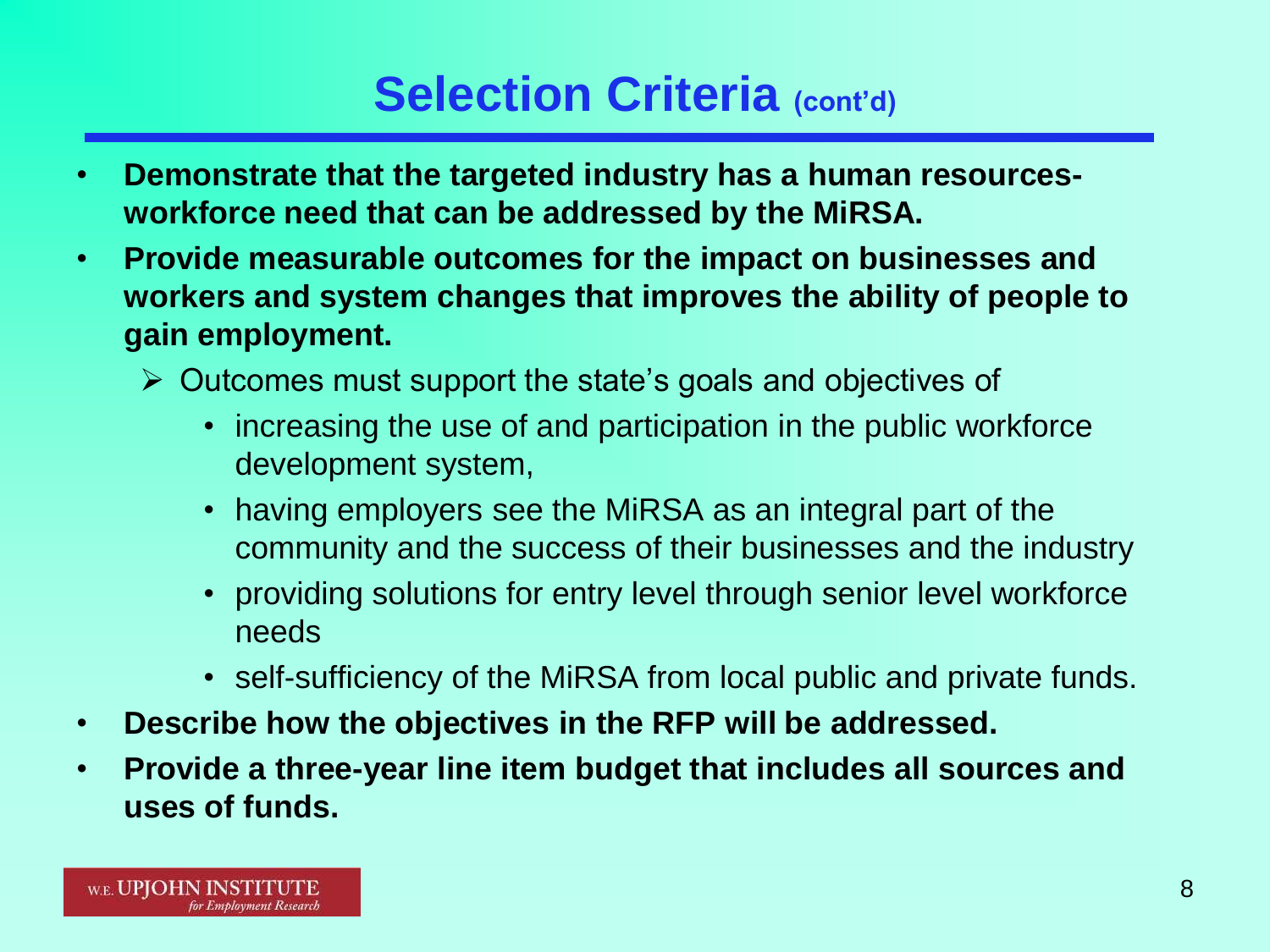| <b>MIRSA</b>                                                                                                      | <b>Industry Focus</b>            | <b>Occupation Focus</b>                                                          | <b>Jobless</b><br><b>Rate</b> | <b>Industry Job</b><br><b>Growth</b><br>2001-2003 |                          | <b>Forecast</b><br><b>Job</b><br><b>Growth</b><br>2000-2010 |
|-------------------------------------------------------------------------------------------------------------------|----------------------------------|----------------------------------------------------------------------------------|-------------------------------|---------------------------------------------------|--------------------------|-------------------------------------------------------------|
|                                                                                                                   |                                  |                                                                                  | US: 6.0%<br>MI: 7.3%          | Overall                                           | <b>Focus</b><br>Industry | <b>Overall</b>                                              |
| <b>Capital Area</b><br><b>Mfg. MiRSA</b>                                                                          | Manufacturing                    | <b>Production Workers</b>                                                        | 4.9%                          | $-0.7%$                                           | $-8.4\%$                 | $+7.5%$                                                     |
| <b>Flint Career</b><br><b>Alliance</b>                                                                            | <b>Health Care</b>               | Nurses Aide Training,<br>LPN, Physical<br><b>Therapy Assistant</b>               | 8.9%                          | $-4.9\%$                                          | $+4.1%$                  | $+6.4$                                                      |
| <b>East Central</b><br><b>Health Care</b><br><b>Alliance</b>                                                      | <b>Health Care</b>               | Nurses, Certified<br>Nurses Assistants,<br>medical<br>transcriptionists          | 8.9%                          | $-4.9\%$                                          | $+4.1%$                  | $+6.4$                                                      |
| <b>Grand Rapids</b><br><b>Community</b><br><b>College</b>                                                         | Manufacturing<br>and health care | Entry level positions                                                            | 7.7%                          | $-4.9\%$                                          | $-14.3%$<br>$+4.1%$      | $+12.0%$                                                    |
| <b>Detroit Long</b><br><b>Term Care</b>                                                                           | Long-term Health<br>care         | Entry-level unlicensed<br>caregivers, certified<br>nurse assistants              | $+6.9%$                       | $-4.7%$                                           | $+4.0%$                  | $+9.9\%$                                                    |
| <b>Northwest</b><br><b>Michigan</b><br>Regional<br><b>Healthcare</b><br><b>Industry Skills</b><br><b>Alliance</b> | <b>Health Care</b>               | Process-basic skills,<br>foundation skills,<br>home health aide<br>and nurse aid | $+8.4%$                       | $-1.9%$                                           | $+8.1%$                  | $+15.0%$                                                    |
| <b>Mid-Michigan</b><br><b>Construction</b><br><b>Alliance</b>                                                     | Construction                     | Electricians,<br>Bricklayers, plumbers,<br>pipefitters                           | 4.9%                          | $-0.7%$                                           | $-11.5%$                 | $+7.5%$                                                     |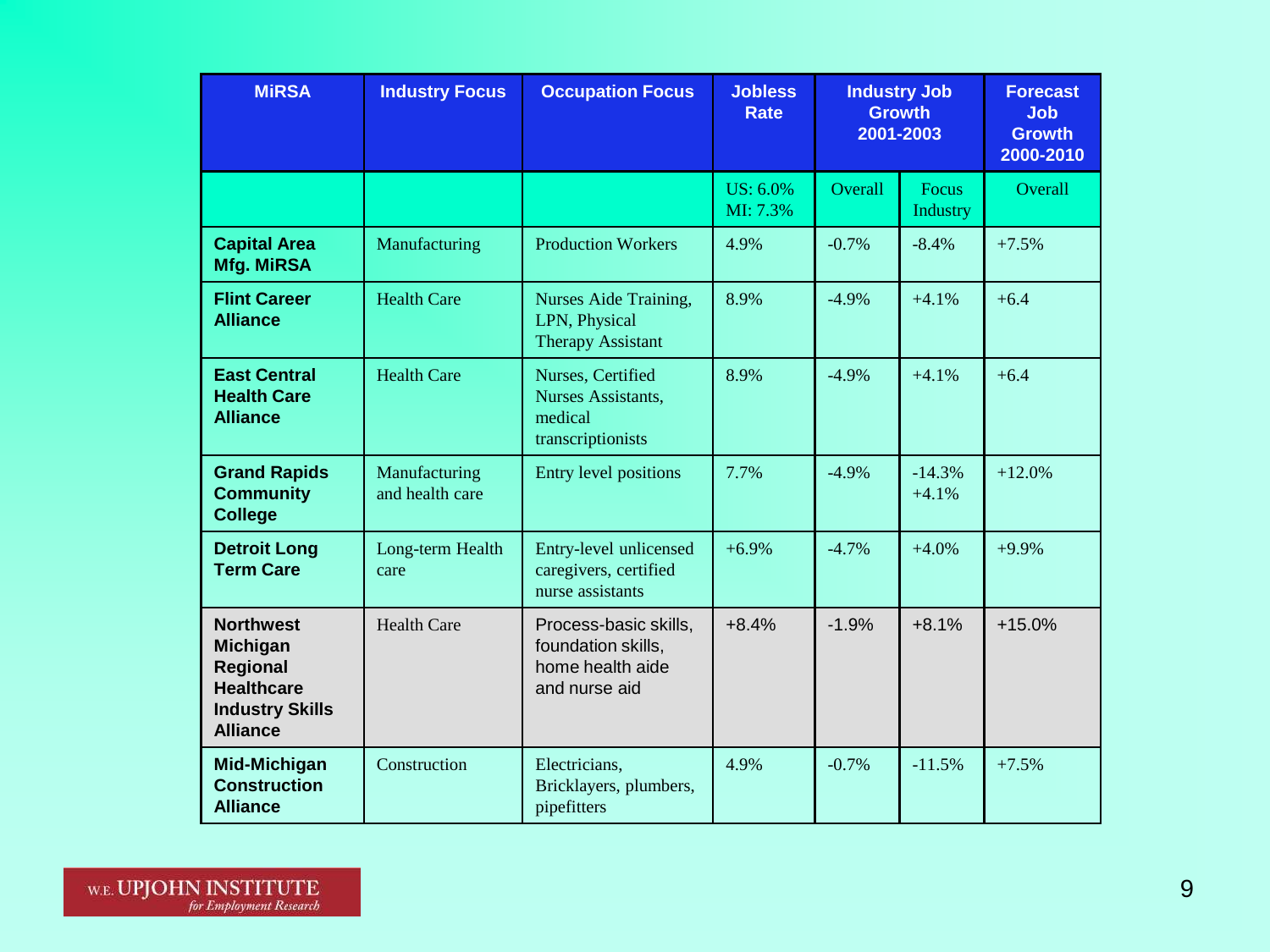## **Northwest Michigan Healthcare Alliance**

**The MiRSA identified the following primary issues facing the health care industry in their region:**

- **A lack of trained, entry-level workers and Certified Nurse Aides**
- **A shortage of Registered Nurses**
- **Not enough young people choosing healthcare fields for their career choices**
- **Too few and too expensive training opportunities for healthcare employees who need to continually update and upgrade their skills.**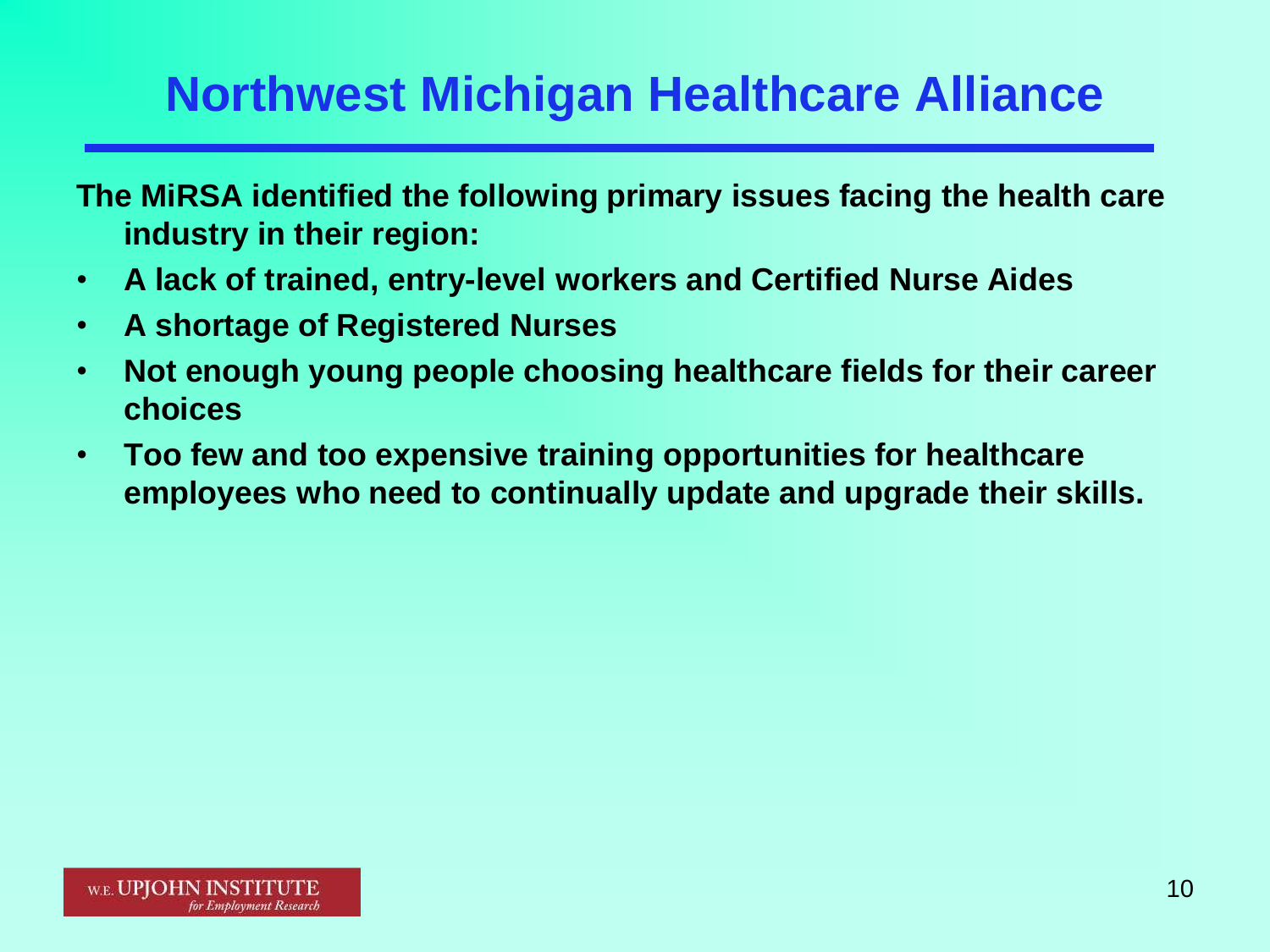### **Objectives**

**The initial objectives were intended to:**

- **Increase the pool of qualified, entry-level healthcare workers**
- **Increase the number of students entering secondary and postsecondary healthcare occupation training programs**
- **Improve retention and career-ladder movement of people within the healthcare industry**
- **Expand training and professional development opportunities in the various healthcare occupations**
- **Build upon existing partnerships for a more comprehensive, sustainable system to support the workforce development needs of the healthcare sector.**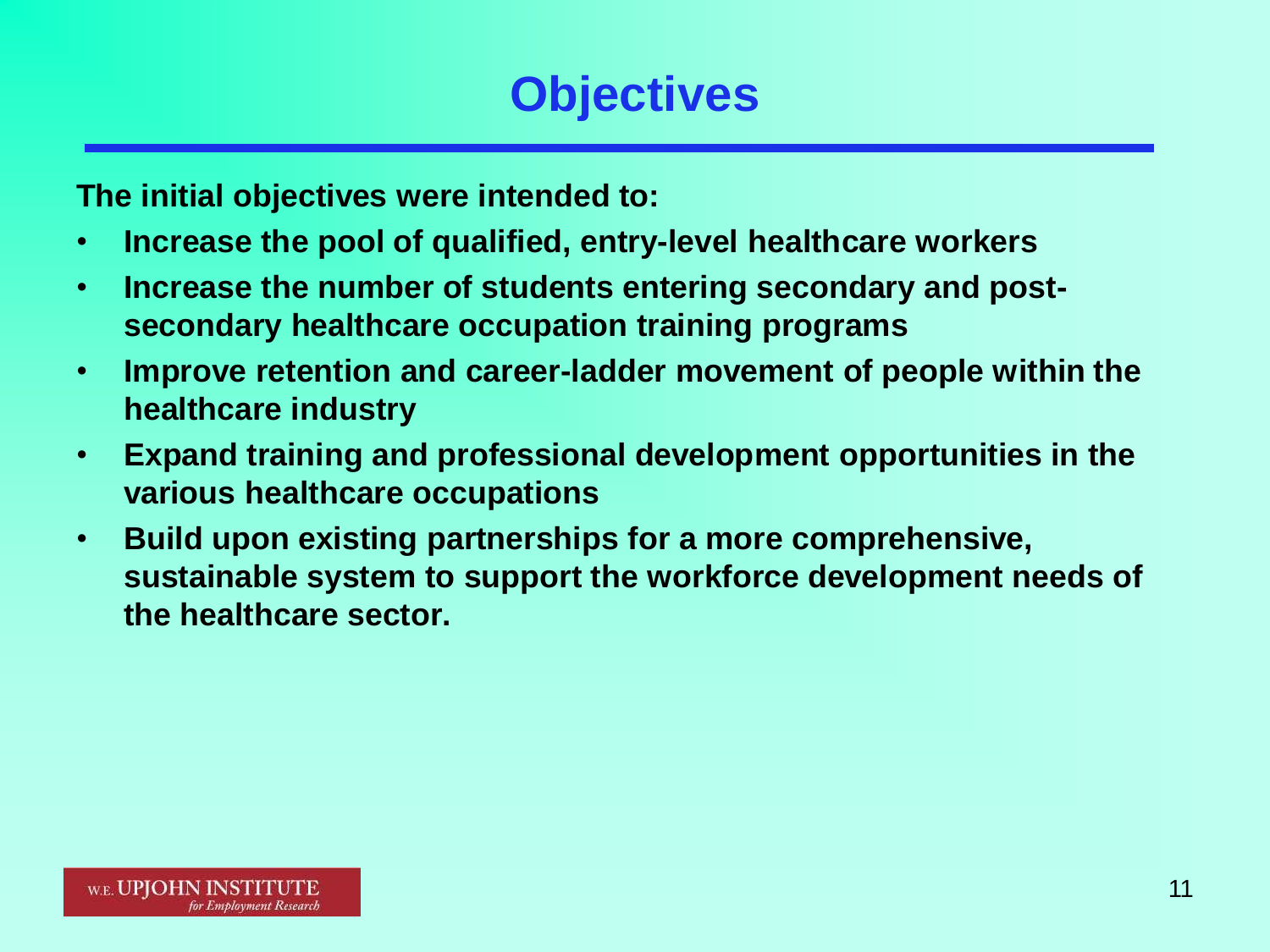### **Planned Activities**

- **Medical Career Scene Investigation and Allied Health Summer Camp**
- **Basic Healthcare Curriculum and Training**
- **Certified Nurse Aide Training**
- **Staff Development Training**
- **Health Professional Recovery Program**